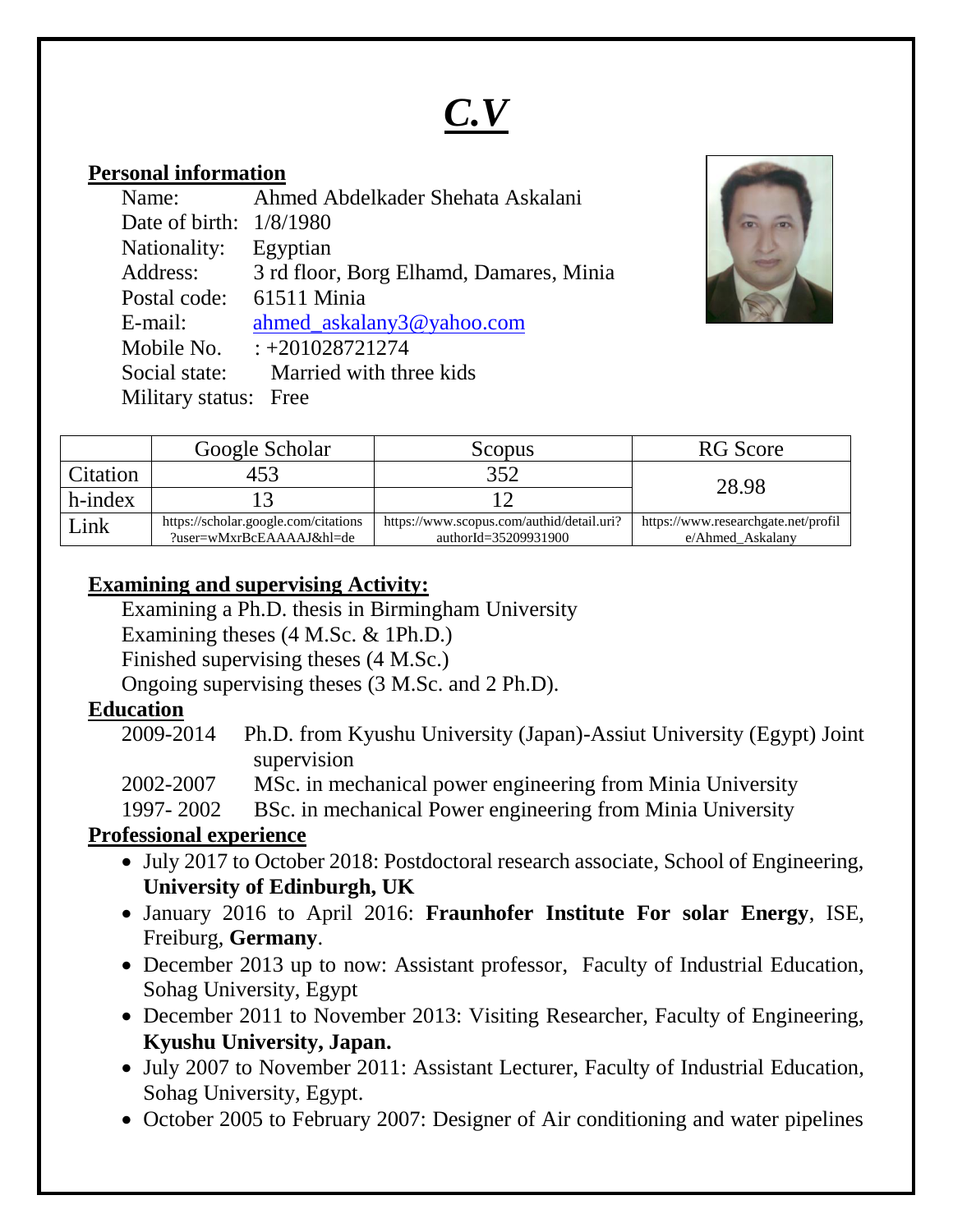in EGEC (Egyptian Group for Engineering Consultations)

- June 2005-June 2007: Assistant researcher, Faculty of Engineering, Minia University.
- February 2003 to June 2005: Mechanical engineer in ministry of Irrigation, Egypt.

## **Teaching courses of;**

Thermodynamics, Heat transfer, Refrigeration, Air conditioning, Water desalination. **Publications**

| <b>Books</b>   |                                                                                                                                                                                                                                                                                                                      |                  |  |
|----------------|----------------------------------------------------------------------------------------------------------------------------------------------------------------------------------------------------------------------------------------------------------------------------------------------------------------------|------------------|--|
| 1.             | New adsorption pairs for cooling by renewable energy, Lambert, Germany 2014                                                                                                                                                                                                                                          |                  |  |
|                | <b>Journals</b>                                                                                                                                                                                                                                                                                                      |                  |  |
| No.            | <b>Title</b>                                                                                                                                                                                                                                                                                                         | Impact<br>factor |  |
| $\mathbf{1}$   | Ehab S. Ali, Ahmed A. Askalany, K. Harby, Mohamed Refaat Diab,<br>Ahmed S. Alsaman, Adsorption desalination-cooling system employing<br>copper sulfate driven by low grade heat sources, Applied Thermal<br>Engineering 136:169-176.                                                                                 | 3.35             |  |
| $\overline{2}$ | Ahmed Askalany, Sebastian-Johannes Ernst, Philipp P.C. Hügenell, Stefan<br>Henninger, Ahmed Alsaman, High potential of employing bentonite in<br>adsorption cooling systems driven by low grade heat source temperatures.<br>Energy 2017                                                                             | 4.5              |  |
| $\overline{3}$ | Ehab Ali, Khaled Harby, Ahmed Askalany, M. Refat, Ahmed Alsaman<br>Weather effect on a solar powered hybrid adsorption desalination-cooling<br>system: A Case Study of Egypt's Climate, Applied Thermal Engineering<br>2017                                                                                          | 3.3              |  |
| $\overline{4}$ | Ahmed Elsayed, Ahmed Askalany, Andrew D. Shea, Hassan Fadhiel,<br>Waseem Kaialy, Raya K. AL-Dadah, Saad Mahmoud, Waseem Kaialy,<br>A state of the art of required techniques for employing activated carbon in<br>renewable energy powered adsorption applications, Renewable and<br>sustainable Energy Reviews 2017 | 8.05             |  |
| 5              | Ahmed Alsaman, Ahmed Askalany, Khaled Harby, Mahmoud S. Ahmed,<br>Performance evaluation of a solar-driven adsorption desalination-cooling<br>system, Energy 2017                                                                                                                                                    | 4.5              |  |
| 6              | Ehab S. Ali, Ahmed S. Alsaman, K. Harby, Ahmed A. Askalany, Mohamed<br>Refaat Diab, Sobhy M. Ebrahim Yakoot, Recycling Brine Water of Reverse<br>Osmosis Desalination Employing Adsorption Desalination: A Theoretical<br>Simulation, Desalination 2017                                                              | 4.4              |  |
| $\overline{7}$ | Ahmed A. Askalany, Bidyut B. Saha, Towards an accurate estimation of<br>the isosteric heat of adsorption - A correlation with the potential theory,<br>Journal of Colloid and Interface Science 490 (2017) 59-63                                                                                                     | 3.78             |  |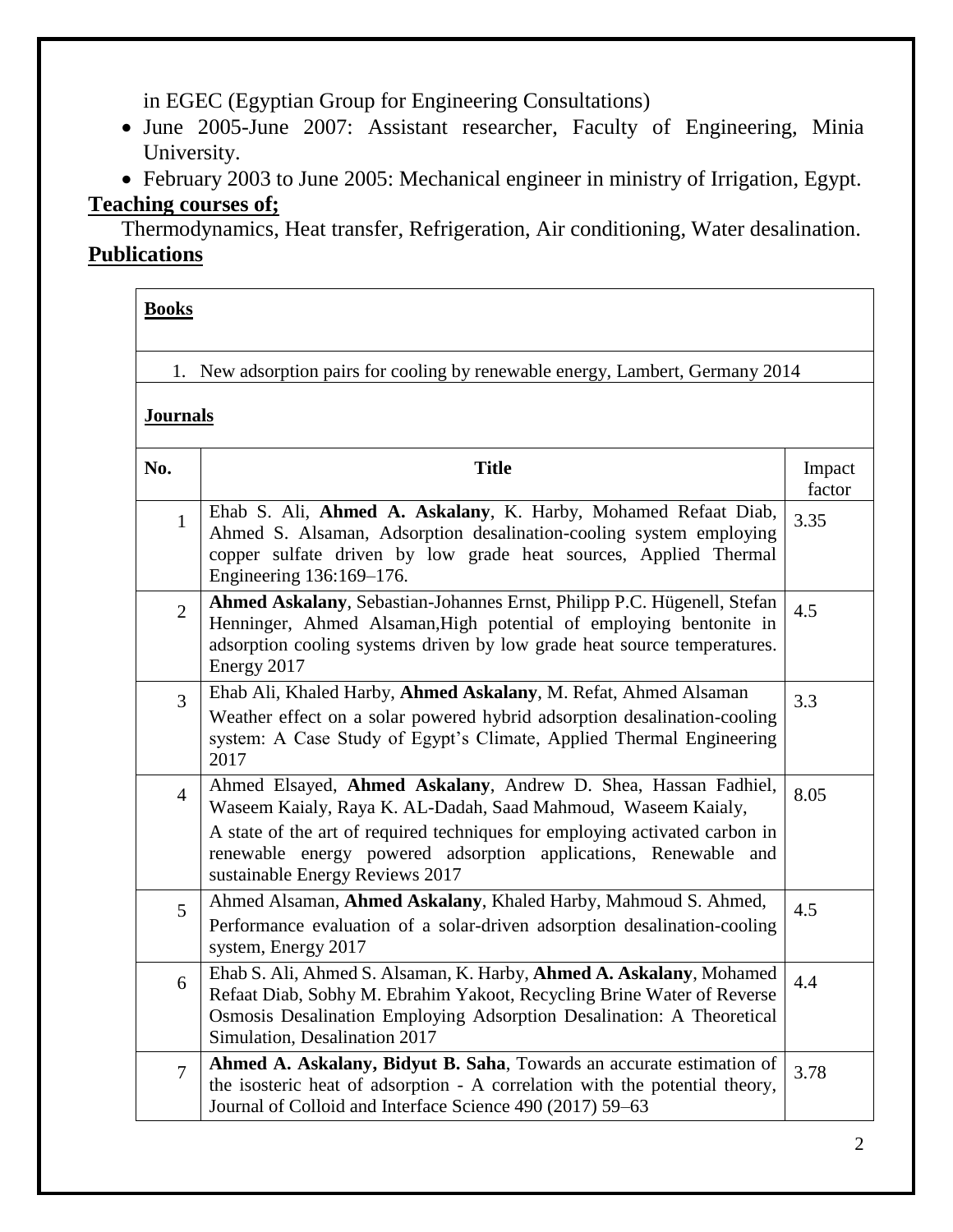| 8         | Ahmed A. Askalany, Stefan K. Henninger, Mohamed Ghazy, Bidyut B.<br>Saha, Effect of improving thermal conductivity of the adsorbent on<br>performance of adsorption cooling system, Applied Thermal Engineering,<br>2017                                                            | 3.043          |
|-----------|-------------------------------------------------------------------------------------------------------------------------------------------------------------------------------------------------------------------------------------------------------------------------------------|----------------|
| 9         | Ahmed A. Askalany, Innovative mechanical vapor compression adsorption<br>desalination (MVC-AD) system, Applied Thermal Engineering, 2016                                                                                                                                            | 3.043          |
| 10        | Ahmed A. Askalany, Bidyut B. Saha, Highly porous Activated carbon<br>based adsorption cooling system employing Difluoromethane and a mixture<br>of Pentafluoroethane and Difluoromethane, Heat and Mass Transfer, 2016                                                              | 0.946          |
| 11        | Mohamed Ghazy, K. Harby, Ahmed A. Askalany, M. Salem, Adsorption<br>isotherms and kinetics of HFC-404A onto bituminous based granular<br>activated carbon for storage and cooling applications, Applied Thermal<br>Engineering, 2016                                                | 2.7            |
| 12        | Mohamed Ghazy, K. Harby, Ahmed A. Askalany, Bidyut B. Saha,<br>Adsorption isotherms and kinetics of activated carbon/Difluoroethane<br>adsorption pair: theory and experiments, International Journal of<br>Refrigeration, 2016                                                     | 2.2            |
| 13        | Ahmed S. Alsaman, Ahmed A. Askalany, M. salem, A state of the art of<br>hybrid adsorption desalination-cooling systems, Renewable and Sustainable<br>Energy Reviews, 58(2016)692-703                                                                                                | 5.2            |
| 14        | M.M. El-Sharkawy, Ahmed A. Askalany, K. Harby, Mahmoud Salem,<br>Adsorption isotherms and kinetics of a mixture of Pentafluoroethane,<br>1,1,1,2-Tetrafluoroethane and Difluoromethane (HFC-407C) onto granular<br>activated carbon, Applied Thermal Engineering, 93 (2016) 988-994 | 2.6            |
| 15        | Ahmed A. Askalany, K. Habib, M. Ghazy, M.K. Assadi, Adsorption cooling<br>system employing activated carbon/ hfc410a adsorption pair, Journal of<br>Engineering and Applied Sciences, 2016                                                                                          | 0.7            |
| 16        | Khairul Habib, Ahmed A. Askalany, Study of a silica gel-water based dual<br>mode adsorption chiller, International Journal of Engineering and<br>Technology, 2016                                                                                                                   | 0.8            |
| 17        | Mohamed Hamdy, Ahmed A. Askalany, K. Harby, Nader Kora, An<br>overview on adsorption cooling systems powered by waste heat from<br>internal combustion engine, Renewable and Sustainable Energy Reviews,<br>Volume 51, November 2015, 1223-1234                                     | 5.2            |
| 18        | Ahmed A. Askalany, Bidyut B. Saha, Derivation of isosteric heat of<br>adsorption for non-ideal gases, International Journal of Heat and Mass<br>Transfer, 89 (2015) 186-192, 2015.                                                                                                  | 2.5            |
| 19        | Ahmed A. Askalany, Bidyut B. Saha, Experimental and theoretical study of<br>of Difluoromethane<br>kinetics<br>onto<br>activated<br>adsorption<br>carbons,<br>International Journal of Refrigeration, 49, 2015, 160-168.                                                             | 2.2            |
| <b>20</b> | Ahmed A. Askalany, Bidyut B. Saha, Ibrahim M. Ismail, Adsorption<br>isotherms and kinetics of HFC410A onto activated carbons, Applied<br>Thermal Engineering, 72, 2, 2014, 237-243.                                                                                                 | 2.6            |
| 21        | Ahmed A. Askalany, Bidyut B. Saha, Kutub Uddin, Takahiko Miyzaki,<br>Shigeru Koyama, Kandadai Srinivasan, Ibrahim M. Ismail, Adsorption                                                                                                                                             | $\overline{2}$ |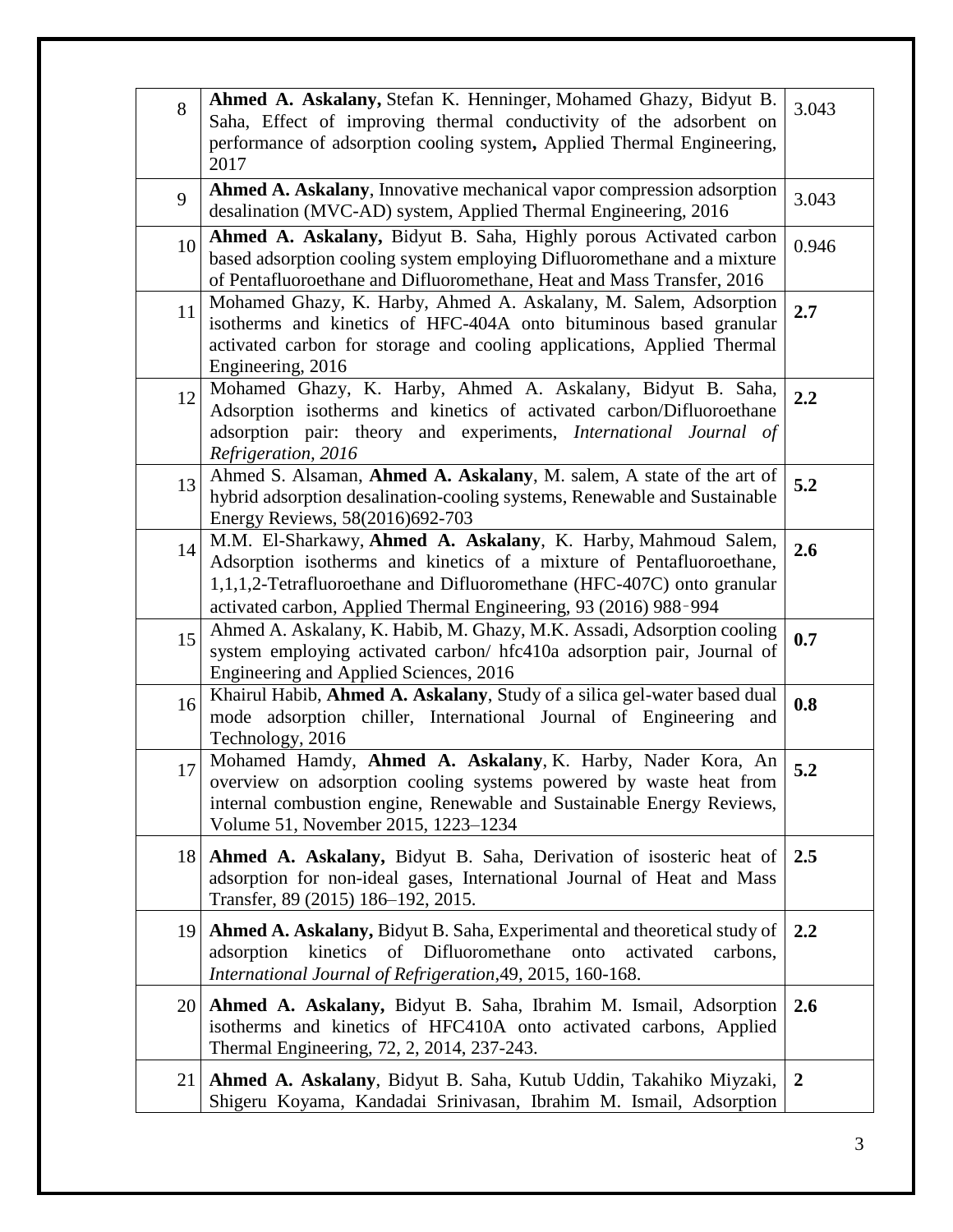|                    | isotherms and heat of adsorption of difluoromethane on activated carbons.<br>Journal of Chemical and Engineering Data, 58 (10), pp 2828–2834,<br>10.1021/je4005678, 2013                                                                                                  |         |
|--------------------|---------------------------------------------------------------------------------------------------------------------------------------------------------------------------------------------------------------------------------------------------------------------------|---------|
| 22                 | Ahmed A. Askalany, Bidyut B. Saha, Mahmoud S. Ahmed, Ibrahim M.<br>Adsorption cooling system employing granular<br>Ismail,<br>activated<br>carbon-R134a pair for renewable energy applications. International Journal<br>of Refrigeration, 36, 2012, 1037-1044.           | 2.2     |
| 23                 | Askalany, A.A., Saha, B.B., Kariya, K., Ismail, I.M., Salem, M., Ali,<br>A.H.H., Morsy, M.G. Hybrid adsorption cooling systems-An overview.<br>Renewable and Sustainable Energy Reviews 16 (8), 2012, 5787-5801                                                           | 5.5     |
| 24                 | Ahmed A. Askalany, M. Salem, I.M. Ismael, A.H.H. Ali, M.G. Morsy,<br>Bidyut B. Saha, An overview on adsorption pairs for cooling. Renewable<br>and Sustainable Energy Reviews, 19, 2013, 565-572.                                                                         | 5.5     |
| 25                 | Ahmed A. Askalany, M. Salem, I.M. Ismail, Ahmed Hamza H. Ali, M.G.<br>Morsy, Experimental study on adsorption-desorption characteristics of<br>activated<br>carbon/R134a pair. International<br>granular<br>Journal<br>$\sigma f$<br>Refrigeration, 35, 3, 2012, 494-498. | 2.2     |
| 26                 | Ahmed A. Askalany, M. Salem, I.M. Ismail, Ahmed Hamza H. Ali, M.G.<br>Morsy, A review on adsorption cooling systems with adsorbent carbon.<br>Renewable and Sustainable Energy Reviews, 16, 1, January 2012, 493-500.                                                     | 5.5     |
| 27 <sup>1</sup>    | Mahmoud A. Youssef, Seddik S. Wahid, Maher A. Mohamed, Ahmed A.<br>Askalany, Experimental study on Egyptian biomass combustion in<br>circulating fluidized bed, Applied Energy, 86, 12, 2009, 2644-2650.                                                                  | 5.2     |
| <b>Conferences</b> |                                                                                                                                                                                                                                                                           |         |
|                    | <b>Title</b>                                                                                                                                                                                                                                                              | Country |
|                    | 28 J. Cranston, Ahmed A. Askalany, Giulio Santori, A new generation of Germany<br>hybrid adsorption washer-dryers, Heat Power Cycles (HPC 2018)                                                                                                                           |         |
|                    | 29 H. Dong, Ahmed A. Askalany, G Santori, Formulation influence on the<br>preparation of silica nanoparticle-based ionogels, Heat Power Cycles (HPC<br>2018)                                                                                                              | Germany |
| 30                 | Ahmed Alsaman, Ehab Ali, Khaled Harby, M. Salem, Performance<br>improvement of a solar driven adsorption desalination system by heat<br>recovery operation 2017                                                                                                           | Egypt   |
| 31                 | Ahmed Alsaman, Ehab Ali, Khaled Harby, M. Ghazy, M. Salem,<br>Innovated double effect adsorber heat exchanger for adsorption<br>International Water<br>desalination<br>Twentieth<br>Technology<br>system,<br>Conference, IWTC20, 2017                                     | Egypt   |
| 32                 | Ehab S. Ali, Ahmed S. Alsaman, K. Harby, Ahmed A. Askalany,<br>Mohamed Refaat Diab, Adsorption isotherms of water on Aluminum<br>sulfate, IMPRES 2016                                                                                                                     | Italy   |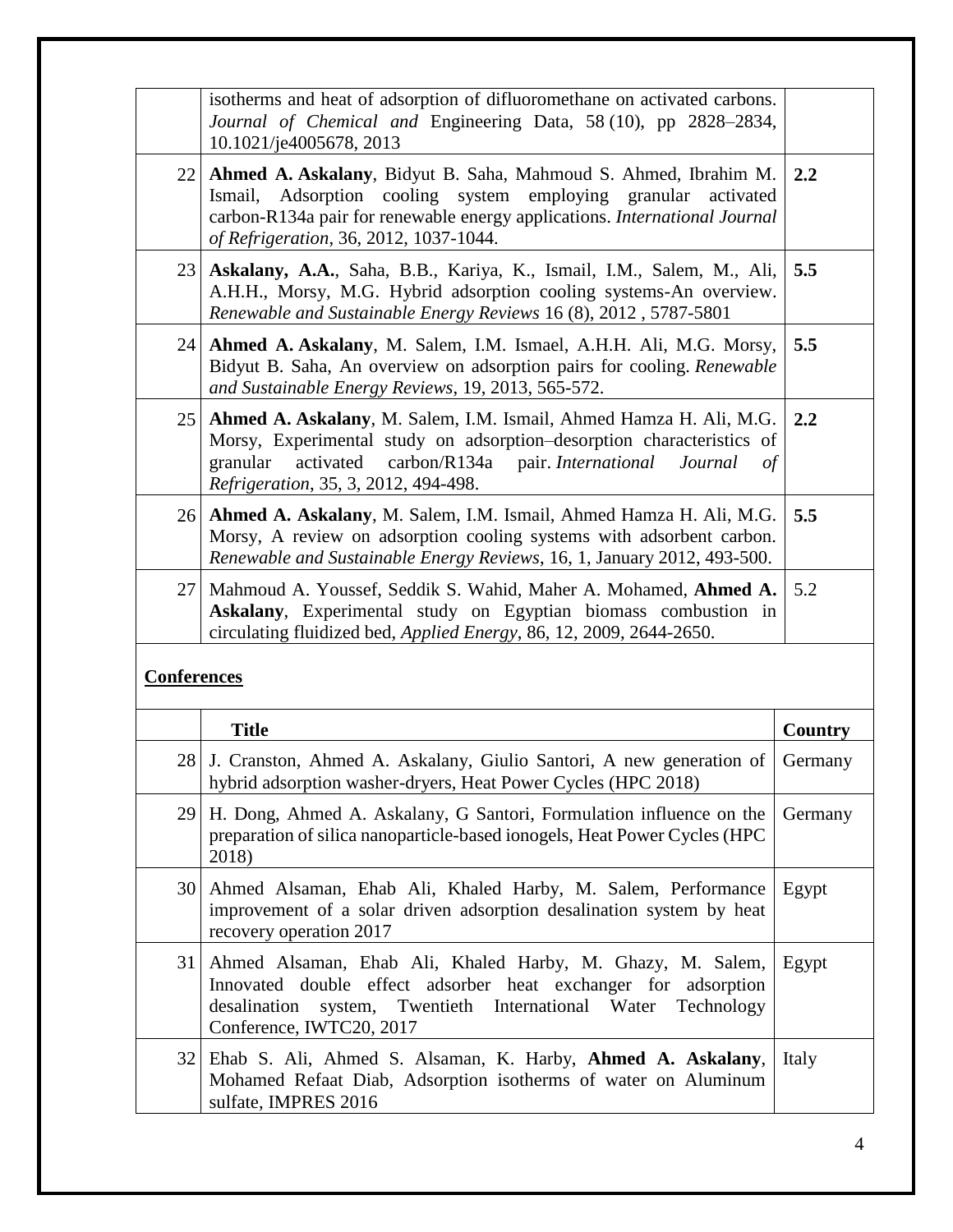| 33              | Ahmed Askalany, Bidyut B. Saha, Maximum Available COP of<br>adsorption cooling system based on refrigerant, IMPRES 2016                                                                                                                                                                                                                                                             | Italy    |
|-----------------|-------------------------------------------------------------------------------------------------------------------------------------------------------------------------------------------------------------------------------------------------------------------------------------------------------------------------------------------------------------------------------------|----------|
| 34              | Mohamed Ghazy, Ahmed Askalany, K. Harby, M. Salem. Innovative<br>double effect heat exchanger of an adsorption cooling system, impres 2016                                                                                                                                                                                                                                          | Italy    |
| 35              | Ahmed Askalany, Khairul Habib, M. Ghazy, Morteza K. Assadi,<br>adsorption cooling system employing activated carbon/hfc410a adsorption<br>pair, The 5th International Conference on Production, Energy and<br>Reliability (ICPER2016), At Kuala Lumpur, Malaysia.                                                                                                                   | Malaysia |
|                 | 36 Mohamed Ghazy, K. Harby, Ahmed A. Askalany, Adsorption<br>characteristics of activated carbon /HFC-152a pair for solar adsorption<br>cooling systems, 3rd ICEE2015, 28-30 December 2015, Aswan, Egypt.                                                                                                                                                                           | Egypt    |
| 37 <sup>1</sup> | M.M.Abo Elmaaref, Ahmed A. Askalany, M. Salem, K. Harby, Solar<br>thermoelectric cooling technologies: An overview, 3rd ICEE2015, 28-30<br>December 2015, Aswan, Egypt.                                                                                                                                                                                                             | Egypt    |
| 38              | Ahmed S. Alsaman, Ahmed A. Askalany, M. salem, Ehab S. Ali, K. Harby,<br>Mohamed Refaat Diab, Simulation model study for silica gel-water vapor<br>adsorption cooling system powred by renewable energy, 3rd ICEE2015,<br>28-30 December 2015, Aswan, Egypt.                                                                                                                        | Egypt    |
| 39              | Ahmed A. Askalany, Mohamed A. Essa, K. Harby, Aswan weather effect<br>on a solar powered adsorption cooling system, 3rd ICEE2015, 28-30<br>December 2015, Aswan, Egypt.                                                                                                                                                                                                             | Egypt    |
| 40              | Ahmed A. Askalany, K. Harby, Ahmed Alsaman, Advancements in<br>Desalination: adsorption desalination systems overview, 2nd ICES, 19-21<br>August 2014, Hurgada, Egypt.                                                                                                                                                                                                              | Egypt    |
| 41              | Ahmed A. Askalany, Bidyut B. Saha, K. Habib, Adsorption Cooling<br>System Employing Activated Carbon/R32 Adsorption Pair, ICPER 2014,<br>Malaysia.                                                                                                                                                                                                                                  | Malaysia |
| 42              | Matsumoto Hayato, Miyazaki Takahiko, Koyama Shigeru, Askalany<br>Ahmed, Saha Bidyut Baran, El-Sharkawy Ibrahim I., Measurement of<br>adsorption characteristics of R32 onto activated carbon and performance<br>evaluation of adsorption heat pump system. Japan society of refrigeration<br>and air condition engineers (JSRAE) 2013 annual conference, September<br>10-12, Japan. | Japan    |
| 43              | Ahmed Askalany, Bidyut Saha, Takahiko Miyazaki, Shigeru Koyama,<br>adsorption isotherms of R410A onto activated carbon. Japan society of<br>refrigeration and air condition engineers (JSRAE) 2013 annual conference,<br>September 10-12, Japan.                                                                                                                                    | Japan    |
| 44              | Ahmed Askalany, Bidyut Baran Saha, Takahiko Miyzaki, Shigeru<br>Koyama, and Ibrahim M. Ismail, modified linear driving force model for<br>accurate approximation of adsorption kinetics experimental data, IMPRES<br>2013, Japan                                                                                                                                                    | Japan    |
| 45              | Ahmed Askalany, Bidyut Baran Saha, Kutub Uddin, Takahiko Miyzaki,                                                                                                                                                                                                                                                                                                                   | Japan    |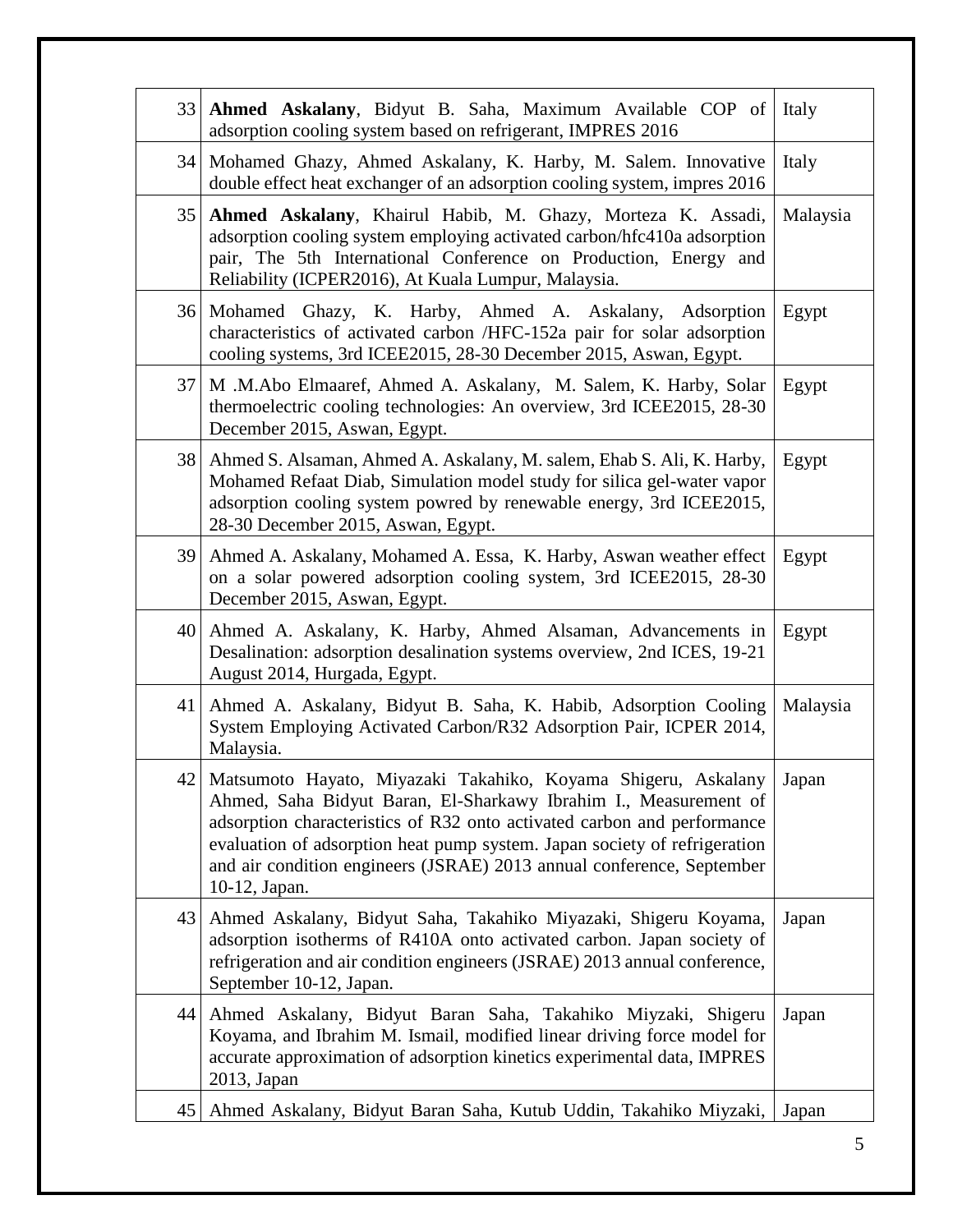|               | Shigeru Koyama, Adsorption isotherms of R134a and R32 onto activated<br>carbons. 14th Cross Straits Symposium on Energy and Environmental<br>Science and Technology (CSS-EEST 14) at Japan, 18-19 February 2013.                                                                 |                                     |
|---------------|----------------------------------------------------------------------------------------------------------------------------------------------------------------------------------------------------------------------------------------------------------------------------------|-------------------------------------|
|               | 46 Ahmed A. Askalany, Bidyut B. Saha, and I.M. Ismail, Experimental and<br>theoretical adsorption kinetics of granular activated carbon/R134a pair.<br>Heat Powered Cycles Conference 2012 The Netherlands, 9 to 12<br>September 2012                                            | Netherlan<br>$\mathrm{d}\mathrm{s}$ |
| 47            | Oh S. T., Askalany A., Saha B. B., Kariya K., Fuel Cell Waste Heat<br>Powered Adsorption Chiller. Japan society of refrigeration and air<br>condition engineers (JSRAE) 2012 Annual Conference, Hokkaido Institute<br>of Technology (Teine-ku, Sapporo), Japan, September 12-14. | Japan                               |
| 48            | Askalany A. A., Saha B. B., Ismail I. M., Adsorption cooling system using<br>granular activated carbon/R134a pair. The 6th Asian Conference on<br>Refrigeration and Air Conditioning (ACRA2012), Xian, China, 26-28<br>Augast 2012                                               | China                               |
| 49            | Ahmed A. Askalany, Mahmoud Salem Ahmed, The Future of the<br>adsorption cooling. International 10th World Wind Energy Conference and<br>Renewable Energy Exhibition, Cairo, Egypt.                                                                                               | Egypt                               |
| <b>Thesis</b> |                                                                                                                                                                                                                                                                                  |                                     |
| 1.            | Theoretical and experimental study on the performance of an adsorption cooling system                                                                                                                                                                                            |                                     |
|               | using activated carbon/R134a pair. Ph.D. thesis, Assist University, 2014                                                                                                                                                                                                         |                                     |
| 2.            | An investigation into the combustion characteristics of biomass fuel using circulating<br>fluidized bed system. MSc. Thesis, Minia University, 2007.                                                                                                                             |                                     |

#### **Theses Examining and Supervising:**

#### - **Examining theses**

- 1. Experimental and theoretical study on the performance improvement of an adsorption cooling system (M.Sc. 2016)
- 2. Implementation of a hybrid adsorption desalination-cooling system driven by solar energy (M.Sc. 2016)
- 3. Experimental and theoretical study on performance of an adsorption cooling system employing activated carbon/R-407C pair (M.Sc. 2016)
- 4. Experimental and analytical study of the performance of a thermoelectric air conditioning system driven by solar cells (M.Sc. 2017)

#### - **Finished supervised theses:**

- 1. Experimental and theoretical study on the performance improvement of an adsorption cooling system (M.Sc. 2016)
- 2. Implementation of a hybrid adsorption desalination-cooling system driven by solar energy (M.Sc. 2016)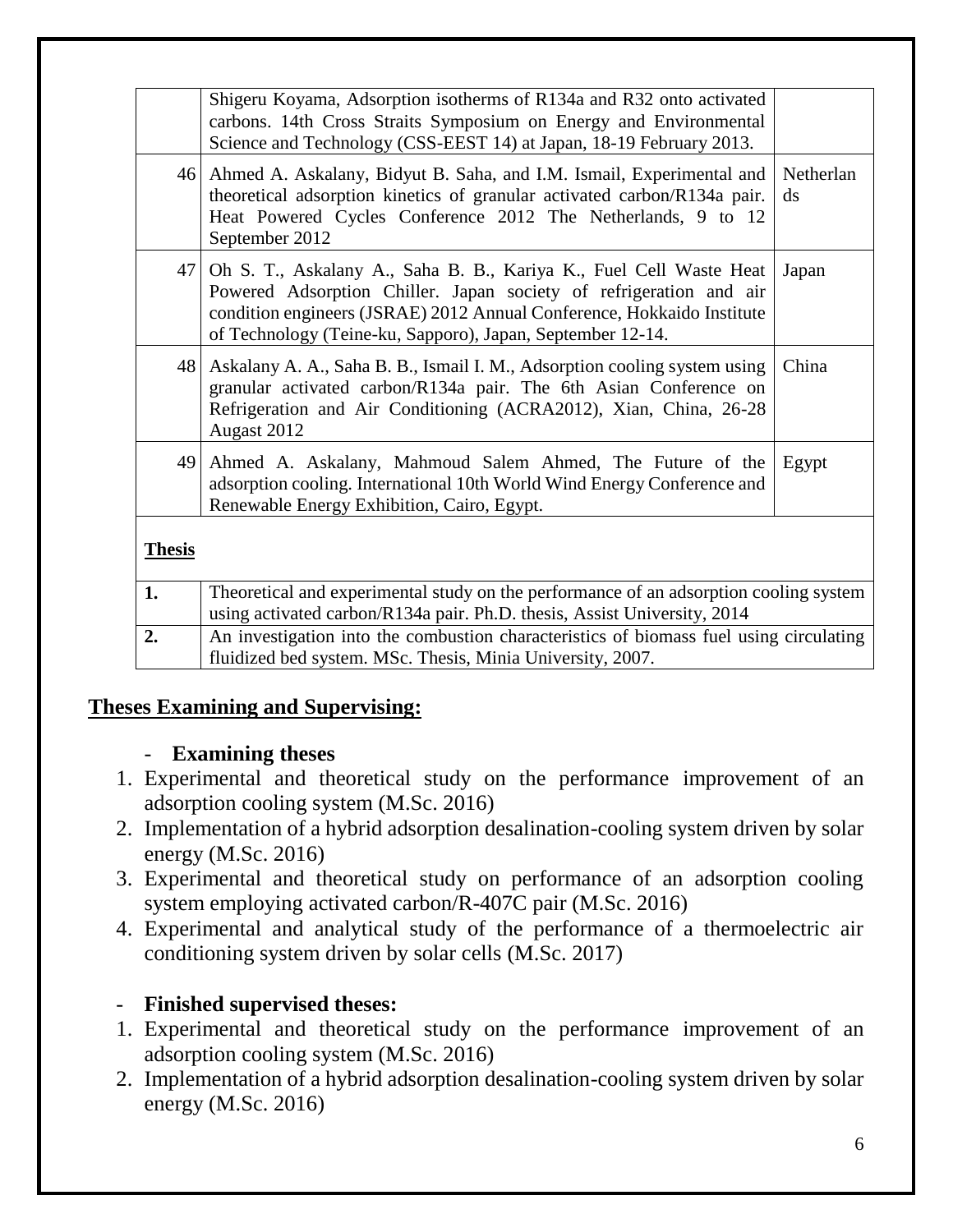- 3. Experimental and theoretical study on performance of an adsorption cooling system employing activated carbon/R-407C pair (M.Sc. 2016)
- 4. Experimental and analytical study of the performance of a thermoelectric air conditioning system driven by solar cells (M.Sc. 2017)

## - **On-going M.Sc. researches:**

- 5. Effect of Nano sizing on the adsorption characteristics of the adsorbent.
- 6. Experimental and theoretical study on performance of an adsorption cooling system employing activated carbon/R-440 pair
- 7. Experimental and theoretical study of water desalination system using new adsorbent material

#### - **On-going Ph.D. researches:**

- 8. Simulation and Experimental Study on the Performance Investigation of an Adsorption Based Desalination Cycle Powered by Solar Energy
- 9. Experimental and Theoretical Study on an Adsorption Air Conditioning System Powered by Waste Heat Recovery from an Internal Combustion Engines

## **Reviewing activities**

Authorized Reviewer for the UK British Council

#### **Reviewer for the journals of;**

- Renewable and sustainable energy reviews
- Applied thermal Engineering
- ASHRAE
- International Journal of Refrigeration
- Journal of Hydrodynamics ser. b
- International Journal of Heat and Mass Transfer
- Applied Energy
- ASME 2012  $6^{TH}$  International conference in energy sustainability conference.
- International Journal of Sustainable Aviation
- Energy
- Environment, Development and Sustainability

#### **Fields of interest**

- Renewable Energy applications and management
- Adsorption materials
- Water desalination
- Adsorption cooling improvements
- Heat Transfer
- Cooling and heating

# **Awards Honoured**

• STDF short mission fellowship 2014